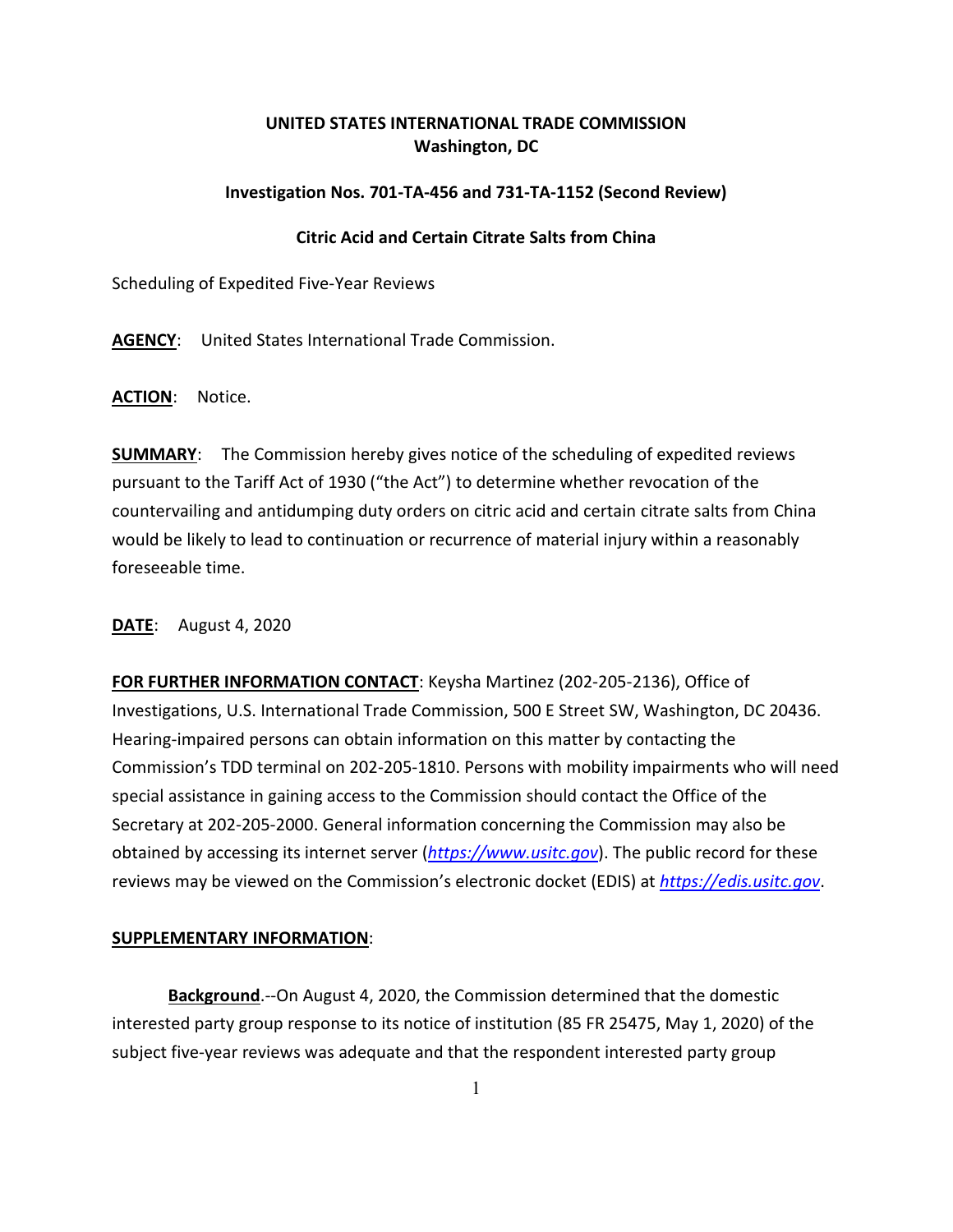response was inadequate. The Commission did not find any other circumstances that would warrant conducting full reviews.<sup>1</sup> Accordingly, the Commission determined that it would conduct expedited reviews pursuant to section  $751(c)(3)$  of the Tariff Act of 1930 (19 U.S.C.  $1675(c)(3)$ ).

For further information concerning the conduct of these reviews and rules of general application, consult the Commission's Rules of Practice and Procedure, part 201, subparts A and B (19 CFR part 201), and part 207, subparts A, D, E, and F (19 CFR part 207).

Please note the Secretary's Office will accept only electronic filings at this time. Filings must be made through the Commission's Electronic Document Information System (EDIS, [https://edis.usitc.gov\)](https://edis.usitc.gov/). No in-person paper-based filings or paper copies of any electronic filings will be accepted until further notice.

**Staff report**.--A staff report containing information concerning the subject matter of the reviews will be placed in the nonpublic record on November 17, 2020, and made available to persons on the Administrative Protective Order service list for these reviews. A public version will be issued thereafter, pursuant to section 207.62(d)(4) of the Commission's rules.

**Written submissions**.--As provided in section 207.62(d) of the Commission's rules, interested parties that are parties to the reviews and that have provided individually adequate responses to the notice of institution, $<sup>2</sup>$  $<sup>2</sup>$  $<sup>2</sup>$  and any party other than an interested party to the</sup> reviews may file written comments with the Secretary on what determination the Commission should reach in the reviews. Comments are due on or before November 23, 2020 and may not contain new factual information. Any person that is neither a party to the five-year reviews nor an interested party may submit a brief written statement (which shall not contain any new factual information) pertinent to the reviews by November 23, 2020. However, should the

<span id="page-1-0"></span> $<sup>1</sup>$  A record of the Commissioners' votes is available from the Office of the Secretary and at the</sup> Commission's website.

<span id="page-1-1"></span> $2$  The Commission has found the joint response to its notice of institution filed on behalf of domestic producers of citric acid and certain citrate salts, Archer Daniels Midland Company, Cargill, Incorporated, and Tate & Lyle Ingredients Americas LLC (collectively, "domestic interested parties"), to be individually adequate. Comments from other interested parties will not be accepted (*see* 19 CFR 207.62(d)(2)).